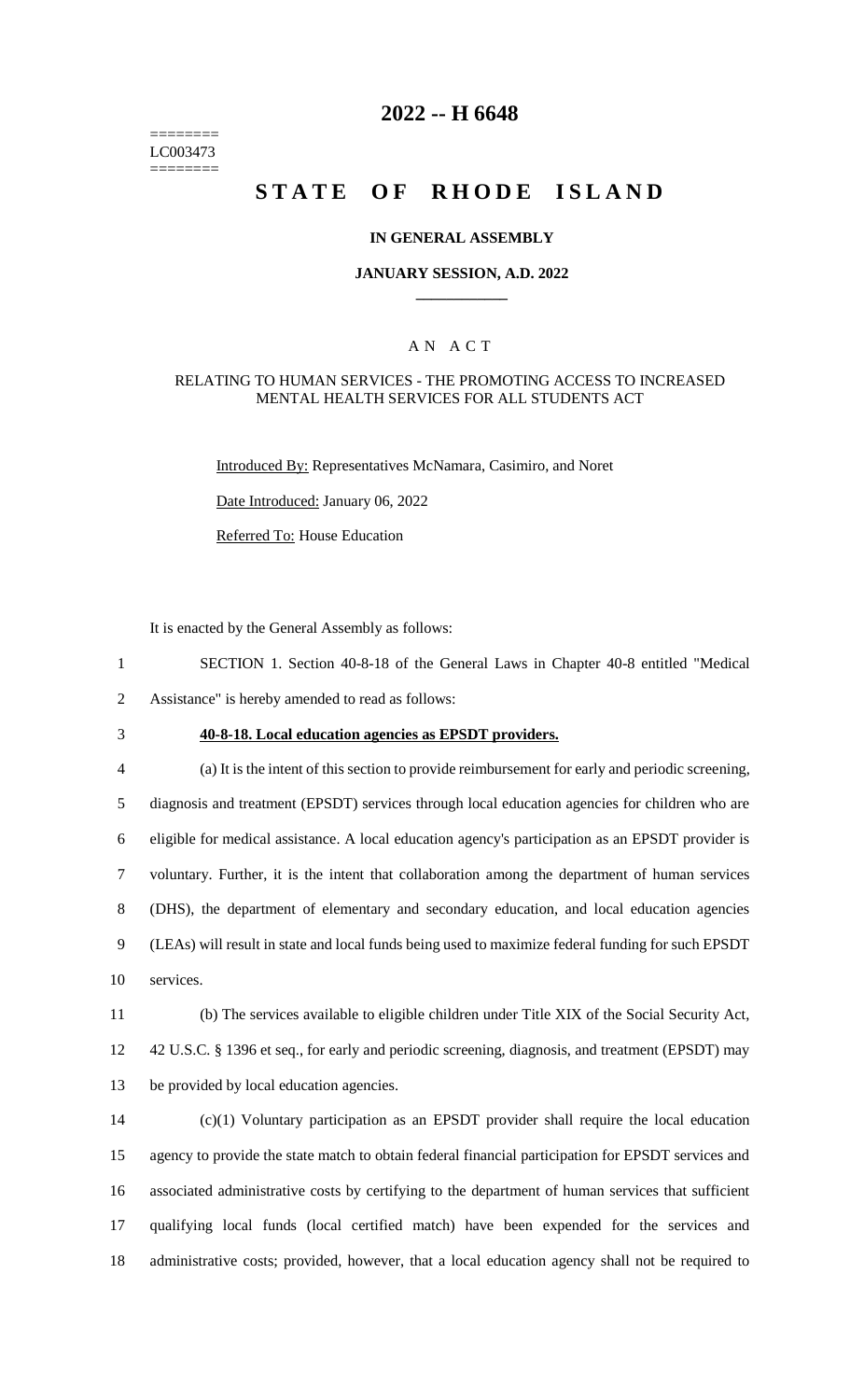provide local certified match for those EPSDT services for which the department of human services, or another state agency, agrees to provide the state match to obtain federal financial participation for EPSDT services.

 (2) The local certified match shall be established in the local education agency pursuant to federal Title XIX provisions. Failure of the local education agency to provide the local match shall result in the penalties described in subsection (f).

 (3) The department of human services shall pay the local education agency from the federal matching funds for EPSDT services pursuant to fee schedules established by rules and regulations of the department of human services, and for associated administrative costs pursuant to administrative cost reimbursement methodologies to be approved by the federal government, upon certification of the local match by the local education agency in accordance with federal Title XIX provisions. Payments made to the local education agency pursuant to this section shall be used solely for educational purposes and shall not be made available to local communities for purposes 14 other than education. The local fiscal effort to support education referred to in subsection (d) shall not be reduced in response to the availability of these federal financial participation funds to the local education agency. These federal financial participation funds must supplement, not supplant, local maintained fiscal effort to support education.

 (4) For the purposes of this subsection, the term "local education agency" shall include any city, town, state, or regional school district or the school for the deaf or the William M. Davies, Jr. career and technical high school, the Metropolitan Career and Technical Center, any public charter school established pursuant to chapter 77 of title 16, any educational collaborative established pursuant to chapter 3.1 of title 16, or the department of children, youth and families (DCYF).

 (d)(1) Each community shall maintain local fiscal effort for education. For the purpose of this subsection, to "maintain local fiscal effort" means each community shall contribute local funds to its school committee in an amount not less than its local contribution for schools in the previous fiscal year.

 (2) Further, state support for education shall not be reduced from the prior fiscal year in response to local community participation in the EPSDT program.

 (e) The department of human services and the department of elementary and secondary education shall effect the interagency transfers necessary to comply with the provisions of this section. The department of elementary and secondary education and the department of human services are authorized to promulgate any and all regulations necessary to implement this section. All local school agencies becoming EPSDT providers shall be required to comply with all provisions of Title XIX of the Social Security Act, 42 U.S.C. § 1396 et seq., relative to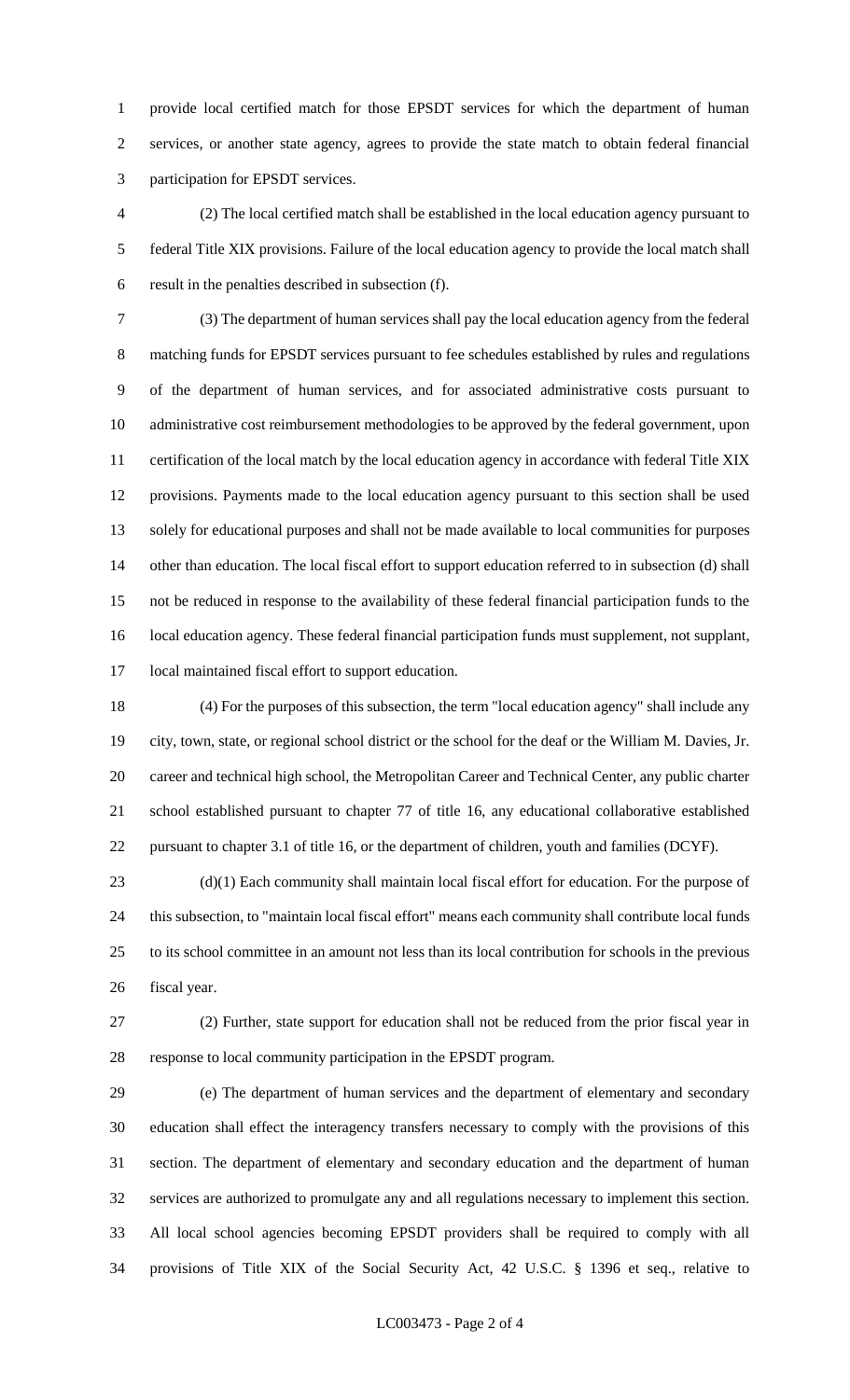- responsibilities of a Medicaid provider.
- (f) Failure of the local education agency to establish a local certified match under this law sufficient to support its claims for reimbursement of EPSDT services and associated administrative costs will result in the withholding of state funds due that community in accordance with § 16-7- 31 in an amount equal to the federal financial participation funds denied by the federal government as a result thereof. The withheld funds will be transferred to the department of human services. (g) The department of human services, with the aid of the department of education, shall determine which healthcare-related services are eligible for federal Medicaid reimbursement for health-related services provided by local education agencies to children eligible for early periodic screening, diagnosis and treatment. The department of human services, with the assistance of the department of administration, shall also develop the following resources in furtherance of the goal of recouping the maximum amount of administrative costs associated with the services: (1) A time-study training manual that outlines how to complete a time study by school personnel to enhance recovery of administrative costs; and (2) A claiming manual that outlines the financial information and claim submission requirements that are needed to complete the claim. (h) Services provided by school social workers and certified school psychologists who are 18 certified by the department of elementary and secondary education shall be included as health care 19 related services eligible for federal Medicaid reimbursement pursuant to this section. These school social workers and certified school psychologists shall be eligible to participate in time studies as 21 local education agency employees and contractors. SECTION 2. This act shall take effect upon passage.

======== LC003473 ========